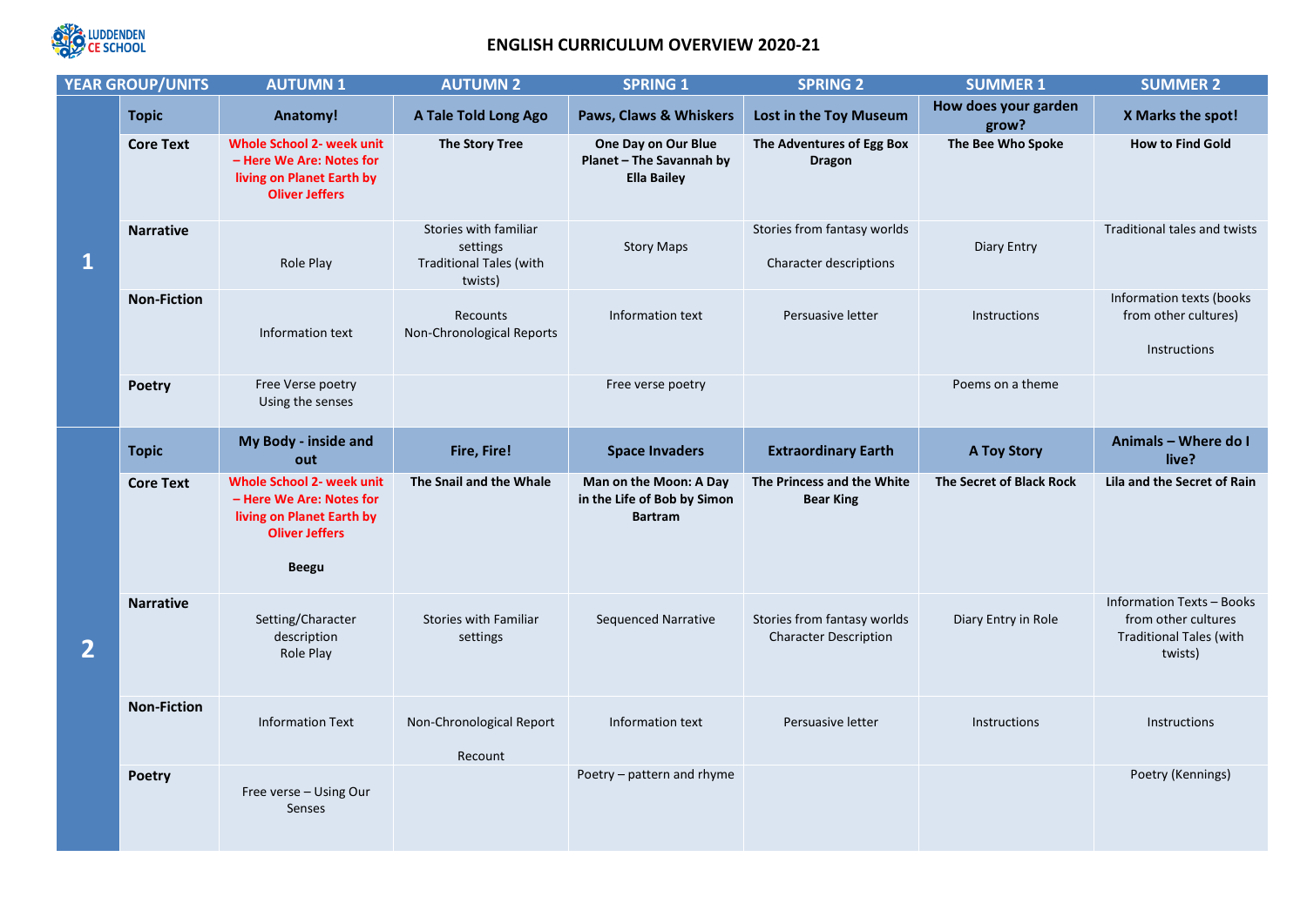

## **ENGLISH CURRICULUM OVERVIEW 2020-21**

| 3 | <b>Topic</b>       | <b>Ancient Egypt</b>                                                                                                                                                                            | <b>Tremors</b><br>(Volcanoes/Earthquakes)                                                         |                                                                       |                                         | <b>Rainforests</b>                                                           |                 | <b>Vikings &amp; Saxons</b>                                                       | <b>Europe</b>                                                         |
|---|--------------------|-------------------------------------------------------------------------------------------------------------------------------------------------------------------------------------------------|---------------------------------------------------------------------------------------------------|-----------------------------------------------------------------------|-----------------------------------------|------------------------------------------------------------------------------|-----------------|-----------------------------------------------------------------------------------|-----------------------------------------------------------------------|
|   | <b>Core Text</b>   | <b>Whole School 2- week unit</b><br>- Here We Are: Notes for<br>living on Planet Earth by<br><b>Oliver Jeffers</b><br>The Mousehole Cat by<br><b>Antonia Barber and Nicola</b><br><b>Bayley</b> | <b>African Tales</b>                                                                              | Pebble in my pocket by<br><b>Meredith Hooper</b>                      |                                         | The Great Kapok Tree by<br><b>Lynne Cherry</b>                               |                 | <b>Iron Man by Ted Hughes</b>                                                     | <b>Oliver and The Seawigs</b><br>by Philip Reeve & Sarah<br>McIntyre. |
|   | <b>Narrative</b>   | Dialogues and Plays                                                                                                                                                                             |                                                                                                   | Journey Narrative                                                     |                                         | Narrative from another<br>perspective                                        |                 | Adventure and mystery<br>narrative (focus on<br>character/setting<br>description) | Myths and Legends<br>(message in a bottle)                            |
|   | <b>Non-Fiction</b> | Non-chronological reports<br>(about Mousehole)                                                                                                                                                  | <b>Information Text</b><br>Persuasive letter                                                      | Newspaper report                                                      |                                         | <b>Explanation text</b>                                                      |                 | Persuasive letter<br>Author study                                                 | Instructions<br>Recount (from school trip)                            |
|   | <b>Poetry</b>      |                                                                                                                                                                                                 |                                                                                                   |                                                                       |                                         | Poems to<br>perform/Calligrams                                               |                 |                                                                                   |                                                                       |
| 4 | <b>Topic</b>       |                                                                                                                                                                                                 |                                                                                                   |                                                                       | <b>Stone Age</b>                        |                                                                              | <b>Iron Age</b> | <b>Romans</b>                                                                     |                                                                       |
|   | <b>Core Text</b>   | <b>Whole School 2- week unit</b><br>- Here We Are: Notes for<br>living on Planet Earth by<br><b>Oliver Jeffers</b><br><b>Firebird by Saviour Pirotta</b>                                        | <b>Mouse Bird Snake Wolf by</b><br><b>David Almond</b>                                            | Ug: Boy Genius of the<br><b>Stone Age by Raymond</b><br><b>Briggs</b> |                                         | Jemmy Button by Jennifer<br><b>Uman and Valerio Vidali</b>                   |                 | Leon and the Place<br><b>Between by Angela</b><br><b>McCallister</b>              | Varjak Paw by SF Said                                                 |
|   | <b>Narrative</b>   | Narratives which raise<br>issues or dilemmas<br>Setting/Character<br>description                                                                                                                |                                                                                                   | Stories with historical<br>settings                                   |                                         | Stories from other cultures<br>Narrative written from<br>another perspective |                 | Stories set in an imaginary<br>world                                              |                                                                       |
|   | <b>Non-Fiction</b> | Letters                                                                                                                                                                                         | Persuasive writing                                                                                | Chronological report                                                  |                                         | <b>Explanation text</b>                                                      |                 | <b>Information leaflets</b>                                                       | Recount (from school trip)<br>Note writing                            |
|   | <b>Poetry</b>      |                                                                                                                                                                                                 |                                                                                                   |                                                                       |                                         |                                                                              |                 | Creating images                                                                   |                                                                       |
| 5 | <b>Topic</b>       | Out of this World                                                                                                                                                                               | <b>Ancient Greeks</b>                                                                             |                                                                       |                                         | <b>River Deep, Mountain High</b>                                             |                 | On our Doorstep                                                                   | <b>Fairgrounds and Forces</b>                                         |
|   | <b>Core Text</b>   | <b>Whole School 2- week unit</b><br>- Here We Are: Notes for<br>living on Planet Earth by<br><b>Oliver Jeffers</b>                                                                              | The Adventures of<br><b>Odysseus by Hugh Lupton,</b><br>Daniel Morden & Christina<br><b>Balit</b> |                                                                       | The Last Wild by Piers<br><b>Torday</b> | <b>Clockwork by Phillip</b><br>Pullman                                       |                 | The Matchbox Diary by<br><b>Paul Fleischman</b>                                   | <b>Shackletons Journey by</b><br><b>William Grill</b>                 |